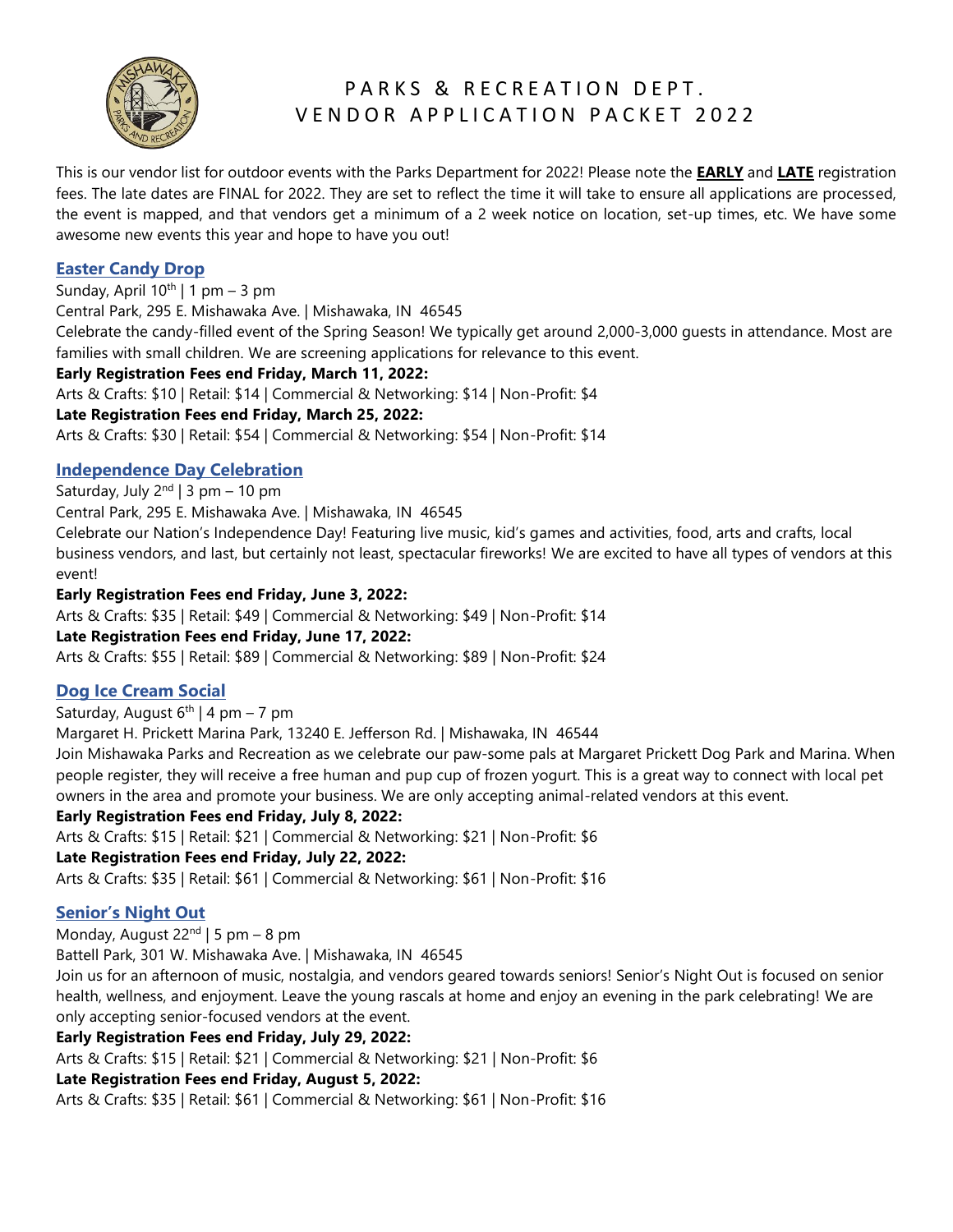## **Winterfest**

Saturday, December 3<sup>rd</sup> | 5 pm – 8 pm

Merrifield Park, 1000 E. Mishawaka Ave | Mishawaka, IN 46544

Join Mishawaka Parks and Recreation as we celebrate the opening of our skating rink for the season. The event features free ice skating, Santa, and a variety of winter-inspired outdoor activities. We are primarily looking for crafters and retail gift items for this event.

### **Early Registration Fees end Friday, November 4, 2022:**

Arts & Crafts: \$15 | Retail: \$21 | Commercial & Networking: \$21 | Non-Profit: \$6

### **Late Registration Fees end Friday, November 11, 2022:**

Arts & Crafts: \$35 | Retail: \$61 | Commercial & Networking: \$61 | Non-Profit: \$16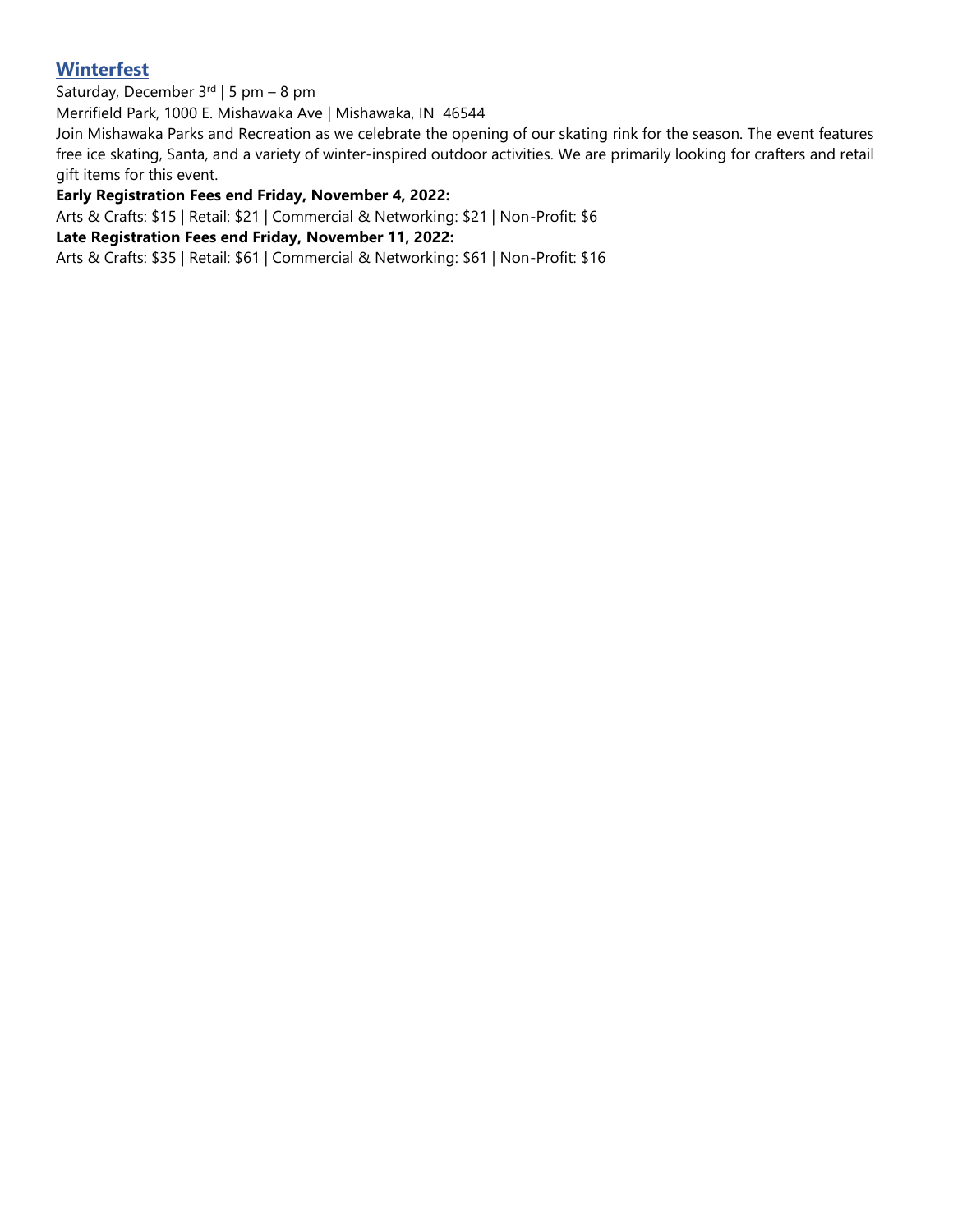

# PARKS & RECREATION DEPT. VENDOR APPLICATION PACKET 2022 V E N D O R I N F O R M A T I O N & R U L E S

## **HOMEMADE ARTS & CRAFTS**

All entries must be the original work of the artist/crafter renting the space. Purchased, pre-made merchandise or utilizing pre-made merchandise to make an item is considered a retail product and is not permitted under this category. **Kits, molded items, commercially manufactured goods, resale items, antiques, plants or any mass-produced good are NOT allowed in this category.**

#### **RETAIL**

All entries must be products bought and sold from outside sources. These items are not handmade by the vendor. Weapons of any kind, any merchandise related to drugs, drug usage and/or drug paraphernalia, inappropriate or suggestive language, photos, drawings, etc. are not permitted to be displayed or sold.

#### **FOR PROFIT, COMMERCIAL & NETWORK MARKETING**

Commercial businesses and Network Marketing vendors that support the community and provide family-friendly products are considered. Booths that provide activities, interaction with families or demonstrations are encouraged. Vendor is solely promoting a business, and will have no products for sale.

#### **NON-PROFIT**

Organizations must have an IRS Tax Exempt {501(c)3} status and will be required to submit documentation at the time of submitting the application.

### **ALL VENDORS**

#### **Applications for Entry**

Complete and return the Vendor Application Packet via mail or drop off at the Mishawaka Parks and Recreation Dept. Office located in the Battell Community Center at 904 N. Main St., Mishawaka, IN 46545. Cash, check, card or money orders accepted. Checks and money orders made payable to the City of Mishawaka.

#### **Check-in & Set-up**

Check-in and set-up times will vary at each event. A Park Representative will contact you prior to the event for details. Typically, vendors will have 2 hours prior to the start of the event to set-up, unless otherwise indicated.

#### **Booth Space**

All booth set-up and items need to be **INSIDE** the 12'x12' area provided. All businesses or other activity must be conducted within the designated rental area only. No distribution, canvassing, flyers, nor vending of any kind by strolling through the festival. **Tents must be weighted and not staked down into the ground, due to the irrigation systems.**

#### **Closing & Tear Down**

Closing and tear down times will vary for each event. A Park Representative will be in contact with you prior to the event for details. Typically, tear down cannot begin until after the end of the event, unless otherwise indicated or arranged.

#### **Parking**

Parking is limited, and is first come, first serve. After unloading and setting up, vehicles must be moved to the designated parking areas outside of the festival.

#### **Refunds**

Application fees received from accepted vendors are **non-refundable, no exceptions**.

#### **Weather**

All of these events are outdoor events. In the case of inclement weather, a decision will be made to either cancel or postpone the event. A minimum of a 48-hour weather check-in email will be sent out. However, the weather can change at any moment. Please be sure to check your emails the day of the event. Refunds are not awarded for weather cancellations. Your vendor fee will be transferred to another event of your choosing should an event be cancelled.

#### **\*Note: Maximum of two (2) similar Retail, Commercial & Network Marketing vendors will be accepted.\***